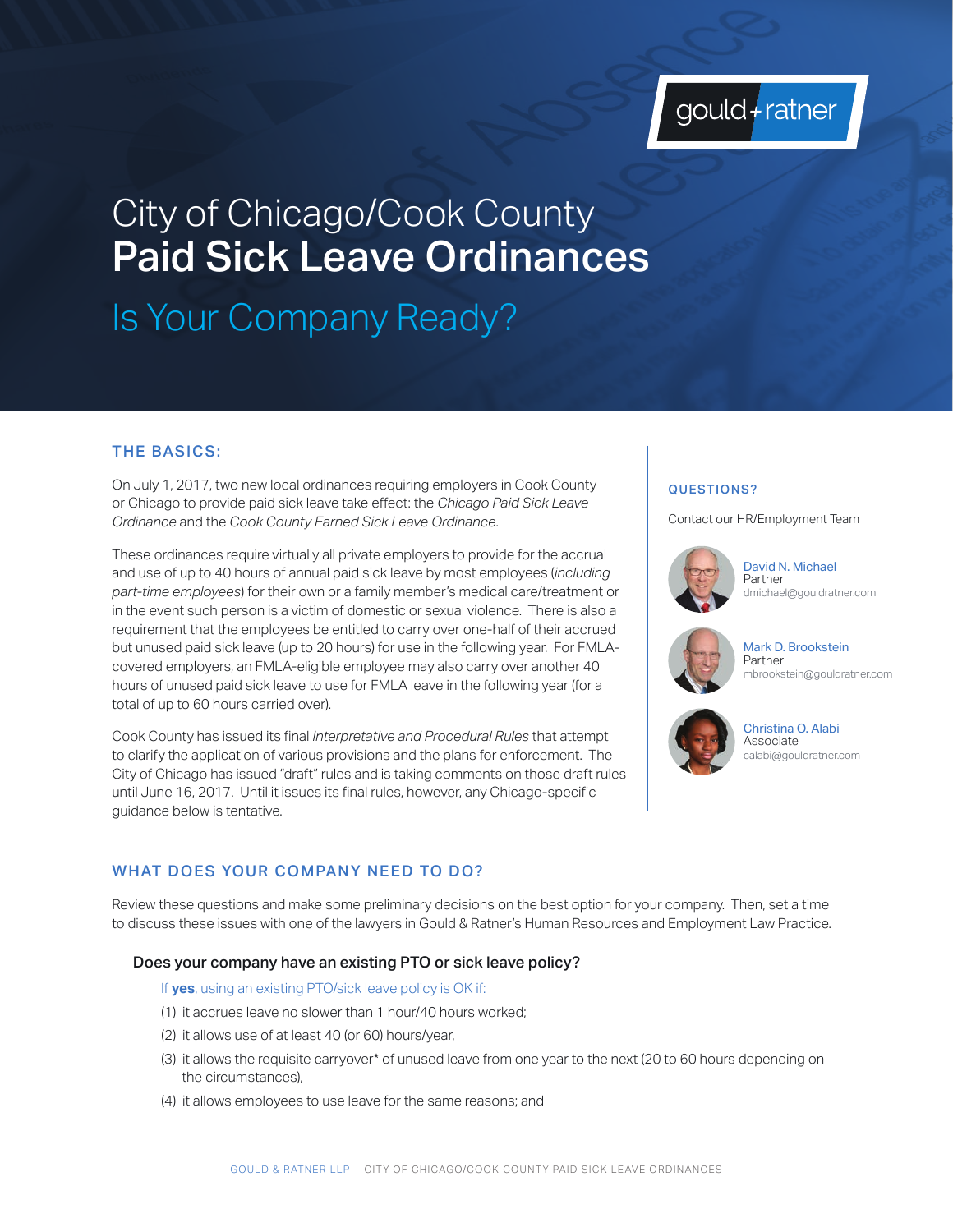(5) it does not require more notice or documentation than the ordinances.

In most cases this would mean some revisions to the company's existing PTO/sick leave policy, including providing for the accrual of paid sick leave (or PTO) for part-time employees.

\*Note that there are some options to allowing for annual carryover, discussed in more detail below.

If **no**, the company needs to adopt a new paid sick leave policy.

## Determine the required accrual rate.

Employers must allow for the accrual of at least 1 hour of paid sick leave per every 40 hours worked (or the equivalent if measured in different terms like days). Employers may provide more sick leave than the 40-hour minimum, but the accrual rate must still not be less than 1 hour/40 hours worked.

### Determine the 12-month period the company will use.

The ordinances allow for either an anniversary year, measured from the employee's date of eligibility or a set 12-month period that corresponds with measurement of other benefits (referred to in the Chicago Ordinance as the "benefit year").

How should the company handle carry over at tne end of the first partial year?

- Chicago: carry over accrued but unused up to 20 hours
- Cook: depends if the company accrues or front-loads paid sick leave (see discussion below):
	- > if front-loads, then the company should award the employee what would have accrued if hired on the first day of the benefit year, then apply normal carryover rules
	- > if accrues, then all accrued but unused carries over at year end (i.e., no cap on carryover)

## Determine the waiting period before use of paid sick leave.

An employer may have up to a 180-day waiting period. In addition, to be eligible to use paid sick leave, the employee must have worked at least 80 hours in any 120-day period. Note, however, that employees begin to accrue paid sick leave much earlier, from the later of:

- July 1, 2017 (the effective date of the ordinances) or
- the first day after being employed

#### Determine if the company will use the accrual method for earning paid sick leave.

The ordinances allow for either accrual or immediate grants ("front-loading") of paid sick leave at the beginning of the anniversary or benefit year. Requirements to front-load:

- Chicago: The company must grant covered employees at least 40 hours of paid sick time no later than 180 days after the covered employee began working for the company, and grant 60 hours of paid sick time at the beginning of each subsequent work or benefit year.
- Cook: The company must grant the maximum amount of paid sick leave the employee can accrue during the year by the date the employee can use paid sick leave in Year One and by the beginning of each subsequent year (i.e., 40 hours).

## Determine if the company will track annual carry over.

An employer may make sufficient immediate grants (front-loading) of paid sick leave to avoid having to track carryover.

- Chicago: The company must grant the entire paid sick leave (40 hours by day 180 in Year One, and then 60 hours at the beginning of each subsequent year)
- Cook: The company must grant at the start of the accrual period the maximum the employee could carry over (i.e., 20 hours for non-FMLA eligible employees or 20+40 for FMLA-eligible employees)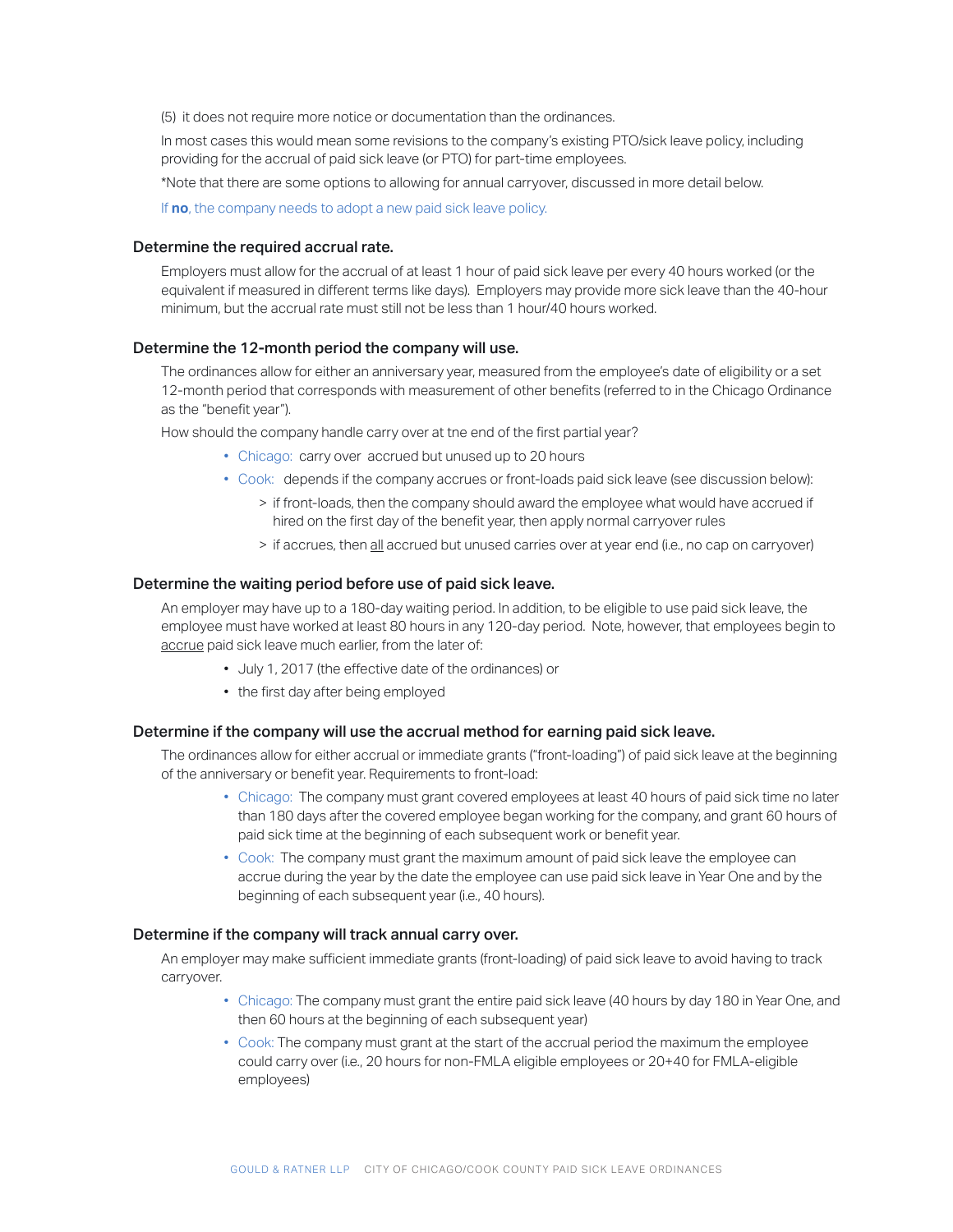## ANSWERS TO OTHER QUESTIONS

## Is there an alternative to complying with both the accrual and carryover provisions?

Yes, the employer may make sufficient immediate grants (front-loading) of paid sick leave:

- Chicago: The company must grant the entire paid sick leave (40 hours by day 180 in Year One, and then 60 hours at the beginning of each subsequent year)
- Cook: The company must grant at the start of the accrual period the maximum annual amount the employee could both accrue and carryover
	- > For non-FMLA eligible:
- > For FMLA eligible:
- 40 hours (representing max accrual)
- 40 hours (representing max accrual)
- +20 hours (representing max carryover) + 20 hours (representing max regular carryover) + 40 hours (representing max FMLA carryover)
- 60 hours total must be front-loaded
	- 100 hours total must be front-loaded

## For FMLA-eligible employees, how is the split between regular paid sick leave and FMLA-related sick leave determined?

- Chicago: A covered employee with the option to carry over hours as regular paid sick leave or as FMLA-related paid sick leave must notify the company at the beginning of the benefit year as to which use the paid sick leave is carried over.
- Cook: FMLA-related carryover is only from the remaining amount of accrued but unused paid sick leave (i.e., after the regular one-half carryover)

### Must the company allow accrual during paid leave (e.g., vacation)?

The ordinances only require accrual of paid sick leave for actual hours (not for time on leave, regardless if paid or unpaid).

## Must the company allow an employee to accrue paid sick leave regardless of where the work is done?

The ordinances only require the accrual of paid sick leave for work performed in the City of Chicago or in Cook County (respectively). However, in determining employee eligibility (i.e., working 80 hours in a 120-day period), work at any location counts.

#### What is the minimum increment in which paid sick leave can be used?

- Chicago: Use must be in hourly increments unless the employer has a written minimum use policy.
- Cook: The employer can set the minimum number of hours which must be used for leave as long as it is not greater than 4 hours. If there is no written policy on the minimum increment which can be used then it can only be used in 1 hour increments.

## Can the company set minimum employee notification requirements for use of paid sick leave?

Yes, but it must do so in writing.

## What increment can the company use for carryover??

- Chicago: Carry over must be in hourly increments unless the company permits fractions of an hour.
- Cook: Hourly increments. If halving the accrued leave results in a fraction, it should be rounded to the nearest whole number (i.e., up). Fractional carry overs are not permitted.

### How must the company inform the employee of the ordinances?

Post a poster and provide employees with a notice of rights (recommend be provided upon commencement of employment or with the first paycheck). Forms of those documents will be issued by the City and County.